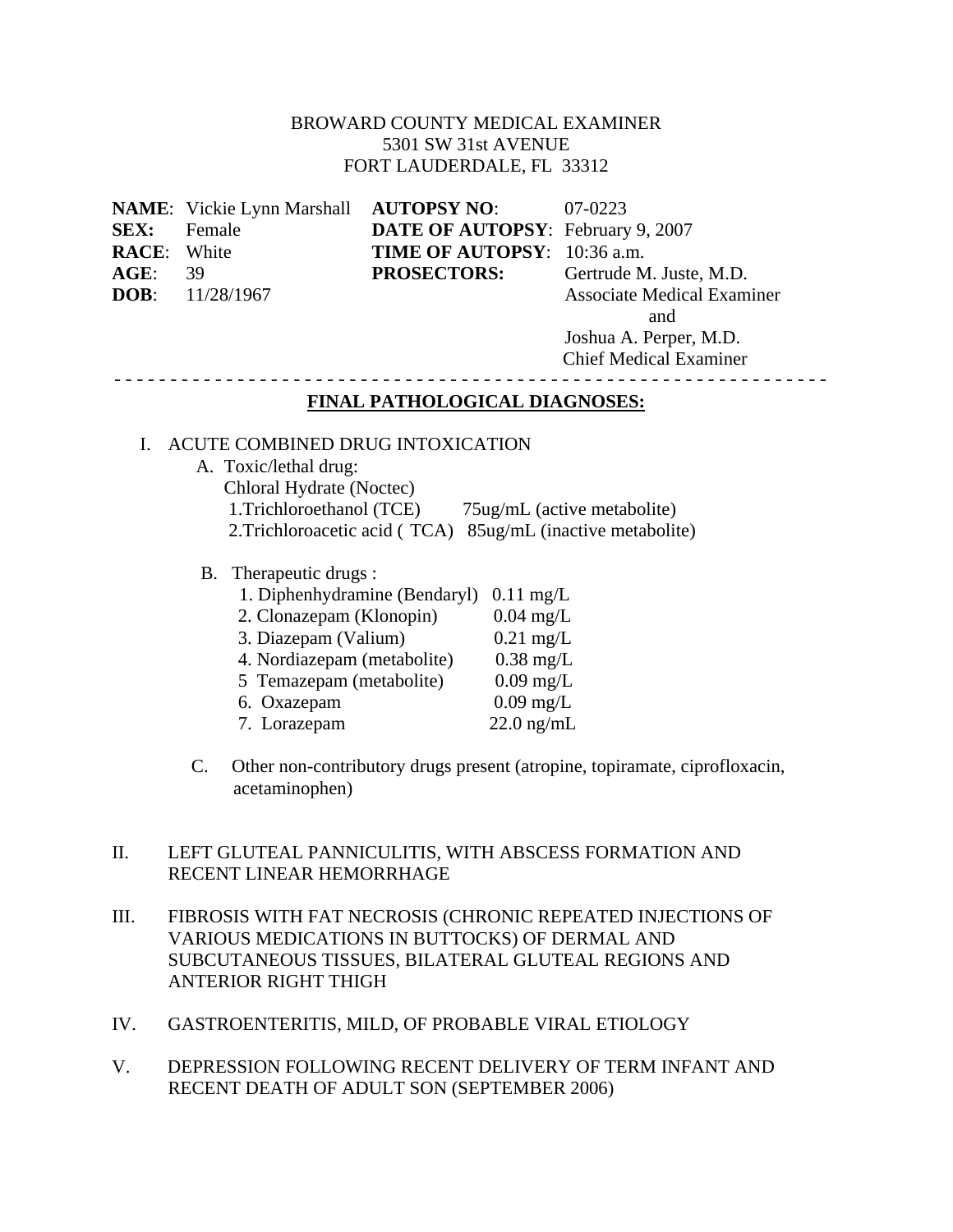- VI. MODERATE CONGESTIVE HEPATOMEGALY (2550 GRAMS)
- VII. FIBROUS PLEURAL ADHESIONS
- VIII. CHRONIC THYROIDITIS (HASHIMOTO THYROIDITIS)
- IX. WELL HEALED SUPRAPUBIC SCAR (STATUS POST CESAREAN SECTION)
- X MINIMAL, INSIGNIFICANT MYOCARDIAL FIBROSIS
- XI. STATUS POST MEDICAL INTERVENTION A. Endotracheal tube placement B. Right jugular line placement C. Cardiac Monitoring devices and defibrillator pad placement D. Bilateral anterior elbow and left anterior wrist venipuncture sites with surrounding ecchymoses
- XII. STATUS POST BILATERAL BREAST IMPLANTS WITH SCARRING, LEFT AREOLA
- XIII. MICRO-INFARCT OF BRAIN, LEFT OCCIPITAL WHITE MATTER
- XIV. MINOR CONTUSIONS, POSTERIOR SHOULDERS

## **OPINION:**

Vickie Lynn Marshall was a 39-year-old white female who died of acute combined drug intoxication. Abscesses of buttocks, and viral enteritis were contributory causes of death.

The manner of death is determined to be: ACCIDENT

Joshua A. Perper, M.D.,LL.B.,M.Sc. Date Chief Medical Examiner

\_\_\_\_\_\_\_\_\_\_\_\_\_\_\_\_\_\_\_\_\_\_\_\_\_\_\_\_\_\_\_\_\_\_\_\_\_\_

\_\_\_\_\_\_\_\_\_\_\_\_\_\_\_\_\_\_\_\_\_\_\_\_\_\_\_\_\_\_\_\_\_\_\_\_\_\_\_

Gertrude M. Juste, MD Date Associate Medical Examiner GMJ/JAP:jb

2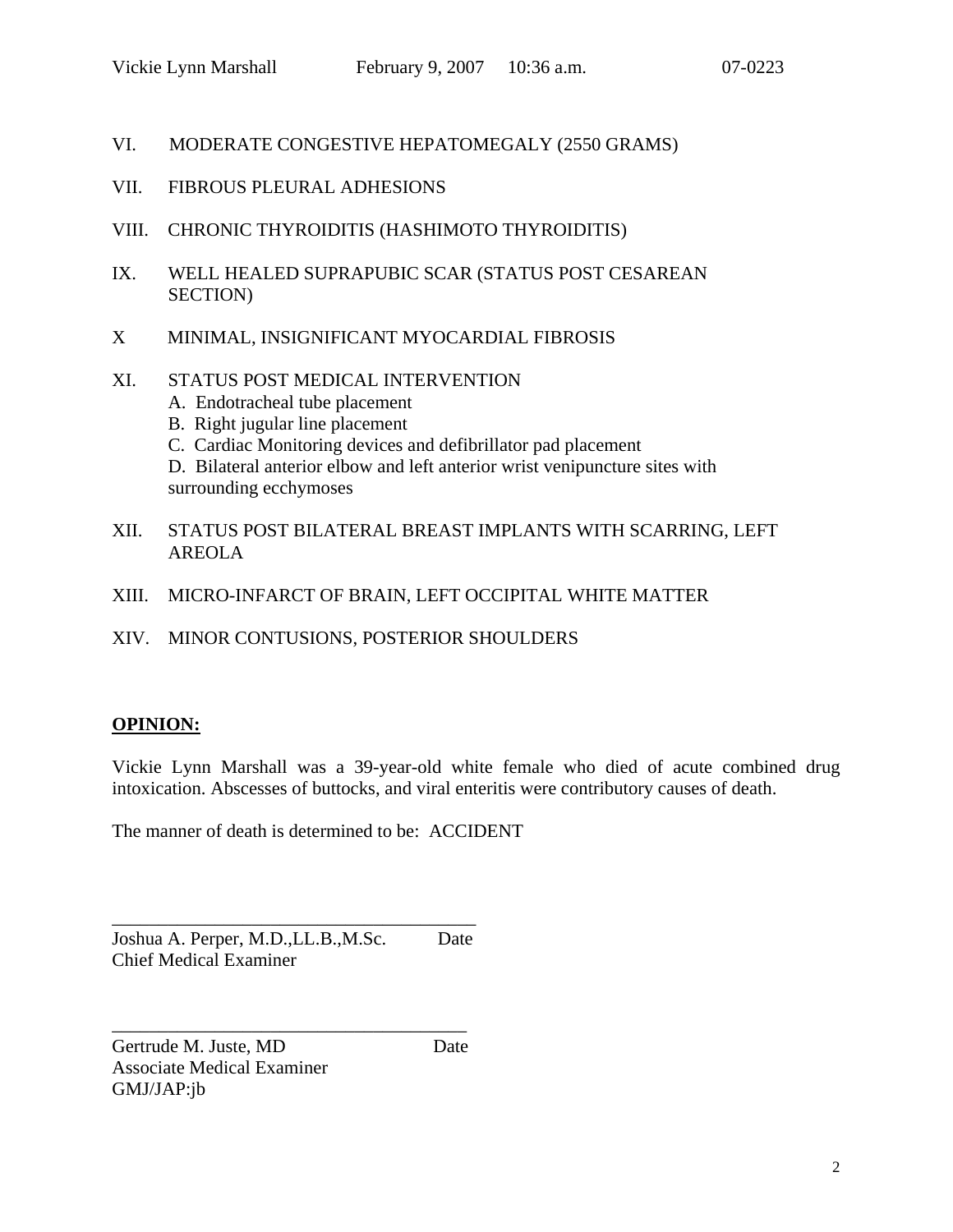### **OFFICIALS PRESENT AT AUTOPSY:**

Joshua A. Perper, M.D.,LL.B.,M.Sc., Chief Medical Examiner; Gertrude M. Juste, M.D., Associate Medical Examiner; Predrag Bulich, M.D., Assistant Medical Examiner; Harold Schueler, Phd., Chief Toxicologist; Stephen J. Cina, M.D., Deputy Chief Medical Examiner; Joseph Anderson, Forensic Photographer; James Fleurimond, Forensic Photographer; Irma Motem, Forensic Technician; Dean Reynolds, Morgue Supervisor; Reinhard W. Motte, M.D., Associate Medical Examiner; Detective Rich Engels of the Broward Sheriff's Office, Crime Scene Unit; Chief Tiger of the Seminole Police Department and Deputy Mike Jacobs of the Seminole Police Department.

# **CLOTHING:**

The body is clad in a light green hospital gown, which is intact, dry and clean. There is no jewelry present.

## **EXTERNAL EXAMINATION:**

The body is that of a well-developed, well-nourished white woman appearing the offered age of 39 years. The body measures 71 inches and weighs 178 pounds.

The unembalmed body is well preserved and cool to touch due to refrigeration. Rigor mortis is fully developed in the major muscle groups. Livor mortis is fixed and purple posteriorly except over pressure points. However, during initial examination in the emergency room, there was no rigor and lividity was at a minimum and unfixed. The skin is intact and shows no evidence of trauma except for medical intervention. The scalp hair is blond and measures up to 5 inches in length in the frontal area and up to 19 inches in length in the back and on top of the head. There are multiple blonde hair extensions including several pink strands attached to the natural hair, which shows light brown roots. The irides are hazel and the pupils are equal, each measuring  $0.5$ centimeter in diameter. The corneae are clear and the sclerae and conjunctivae are free of petechiae. The nasal bones are intact by palpation. The nares are patent and contain no foreign matter. There is a 3-millimeter raised nodule on the right side of the nose. The natural teeth are in good condition. The frenula are intact. The oral mucosa and tongue are free of injuries. The external ears have no injuries. There are bilateral earlobe piercings; no earring or jewelry were present. There are no earlobe creases.

The neck is symmetrical and shows no masses or injuries. The trachea is in the midline. The shoulders are symmetrical and are free of scars.

The chest is symmetrical and shows no evidence of injury. There were bilateral breasts with asymmetry of the left breast due to scarring. The flat abdomen has no injuries. There are piercings above and below the umbilicus. The back is symmetrical. The buttocks have inconspicuous small scars, bilaterally. There is a flat, round scar on the lower aspect of the left buttock approximately ½ inch in diameter.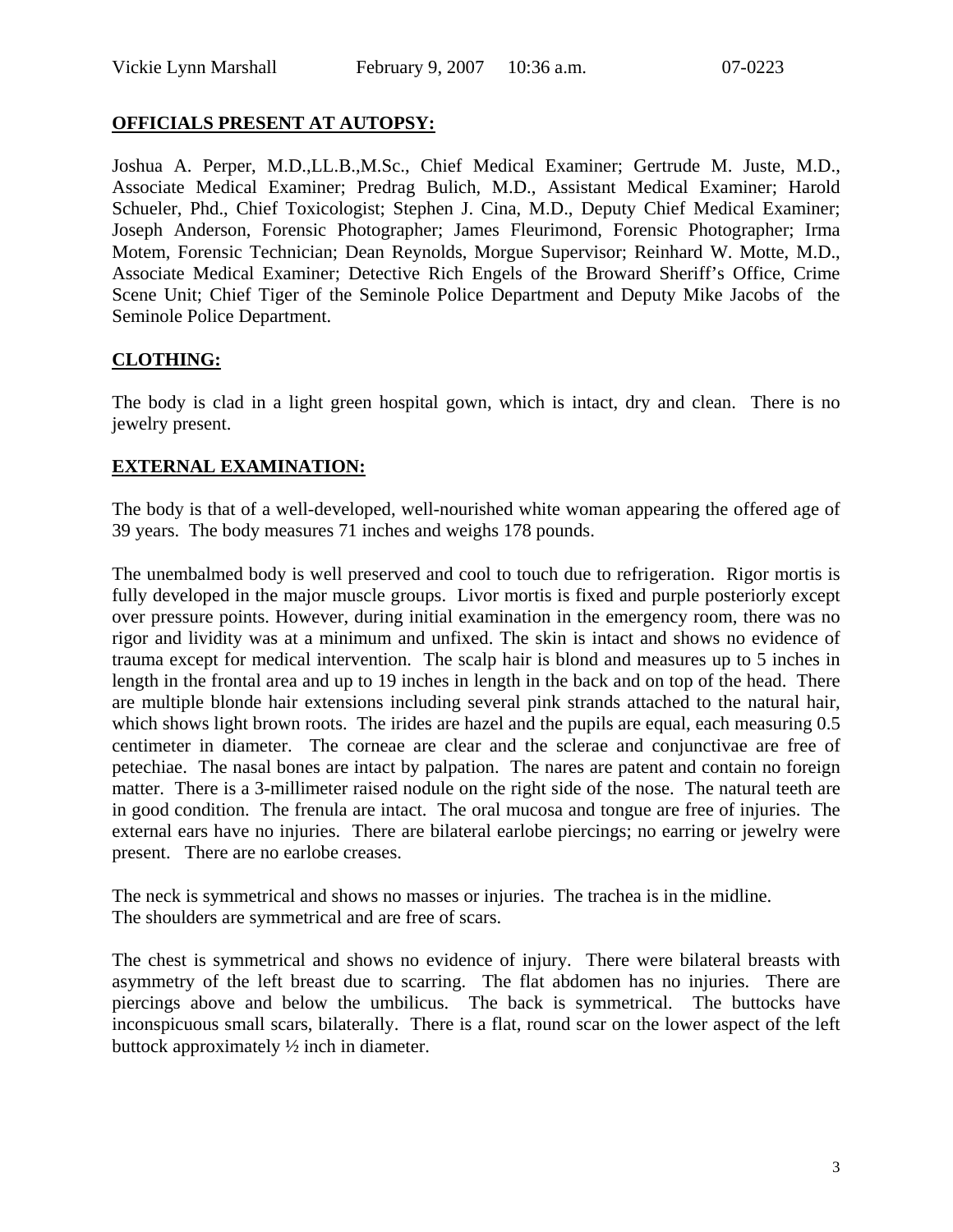The genitalia are those of a normally developed adult woman. There is no evidence of injury. The anus is unremarkable.

The upper extremities are symmetrical and have no injuries. The fingernails are long and clean. There is a linear  $\frac{1}{2}$  inch scar on the anterior right forearm. Two parallel linear scars measuring 1 inch and 2 inches are on the anterior surface of the left forearm.

The lower extremities are symmetrical. The toenails are short and clean. There is no edema of the legs or ankles.

There is no abnormal motion of the neck, the shoulders, the elbows, the wrists, the fingers, the hips and ankles. There is no bony crepitus or cutaneous crepitus present.

#### **EVIDENCE OF INJURY:**

A dissection of the posterior neck and upper back show a  $2\frac{1}{4}$  x  $2\frac{3}{4}$  inch reddish, recent contusion of the subcutaneous and superficial muscle layer of the left posterior shoulder. A recent, reddish, 1-¾ x 1-½ inch reddish contusion is present on the right posterior shoulder involving the superficial muscular layer.

## **EVIDENCE OF RECENT MEDICAL TREATMENT:**

A properly positioned size 8 endotracheal tube retained by a Thomas clamp is present at the mouth with the marker 22 at the anterior teeth.

Electrocardiogram pads are on the anterior chest in the following order: two on the right anterior shoulder, two on the left anterior shoulder, one on the upper anterior left arm, one each on the anterior side, one each on the anterior leg.

Two defibrillator pads are present: one to the right of the midline, above the right breast, and one to the left of the midline, below the left breast.

There is intravenous line placement at the right anterior neck with hemorrhage into the anterior strap muscles of the neck. One recent needle puncture mark is in the right antecubital fossa and two recent needle puncture marks are at the anterior left elbow with surrounding ecchymoses. There is one recent needle puncture into the medial one-third of the left anterior forearm with surrounding ecchymosis. A recent needle puncture mark is at the left anterior wrist with surrounding reddish ecchymosis, 1 inch in diameter.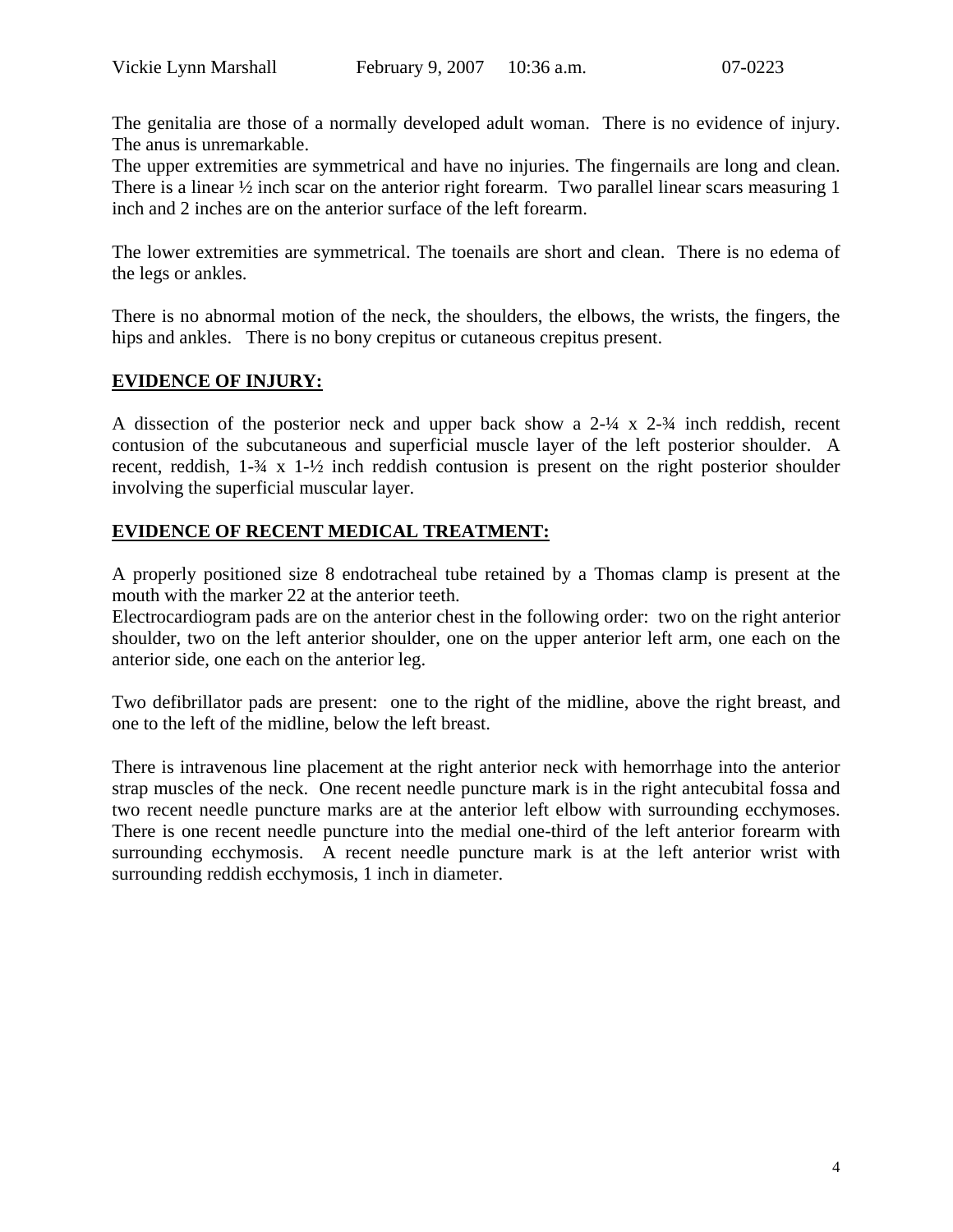### **OTHER IDENTIFYING FEATURES:**

There are multiple scars and tattoos on the body.

## SCARS:

A  $\frac{3}{4}$  x  $\frac{1}{2}$  inch flat scar is on the upper inner aspect of the right breast quadrant. A  $\frac{1}{2}$  x 3/8-inch scar is on the medial aspect of the left nipple. There are circular scars adjacent to both areolae. The right inframammary skin has a linear transverse ¾ inch remote "chest tube" scar. There were bilateral inframammary and transverse linear 3-¾ inch scars compatible with left and right mammoplasty with breast implants. There are circular scars surrounding piercings above and below the umbilicus. A flat 3/8 inch in diameter scar is present on the middle third of the anterior surface of the right thigh. Lateral to this scar is a ½ inch in diameter flat scar. There are several scattered small inconspicuous scars on both buttocks. There is a cluster of multiple, parallel, linear, well-healed scars on the anterior and lateral aspects of the right leg covered by a tattoo.

# TATTOOS:

There is a pair of red lips in the right lower abdominal quadrant.

Two red cherries are on the right mid pelvis.

A "Playboy Bunny" is on the left anterior mid pelvis.

The words "Daniel" and "Papas" are on the mid anterior pelvis region.

A mixed tattoo on the right lower leg and ankle represents: Christ's head; Our Lady of Guadalupe; the Holy Bible; the naked torso of a woman; the smiling face of Marilyn Monroe; a cross; a heart and shooting flames.

A mermaid on a flower bed with a pair of lips underneath it laying across the lower back.

## **INTERNAL EXAMINATION:**

The body was opened with the usual Y incision. The breast tissues, when incised, revealed bilateral implants, each containing 700ml of clear fluid. The implants were surrounded by a thick connective tissue capsule with a thick yellow fluid. The content of each capsule was collected for bacteriological cultures.

## **BODY CAVITIES:**

The muscles of the chest and abdominal wall are normal in color and consistency. The lungs are neither hyperinflated nor atelectatic when the pleural cavities are opened. The right lung shows adherence to the parietal pleura and to the diaphragm interiorly. The ribs, sternum and spine exhibit no fractures. The right and left pleural cavities have no free fluid. There are extensive right pleural fibrous adhesions. The mediastinum is in the midline. The pericardial sac has a normal amount of clear yellow fluid. The diaphragm has no abnormality. The subcutaneous abdominal fat measures 3 centimeters in thickness at the umbilicus. The abdominal cavity is lined with glistening serosa and has no collections of free fluid. The organs are normally situated. The mesentery and omentum are unremarkable.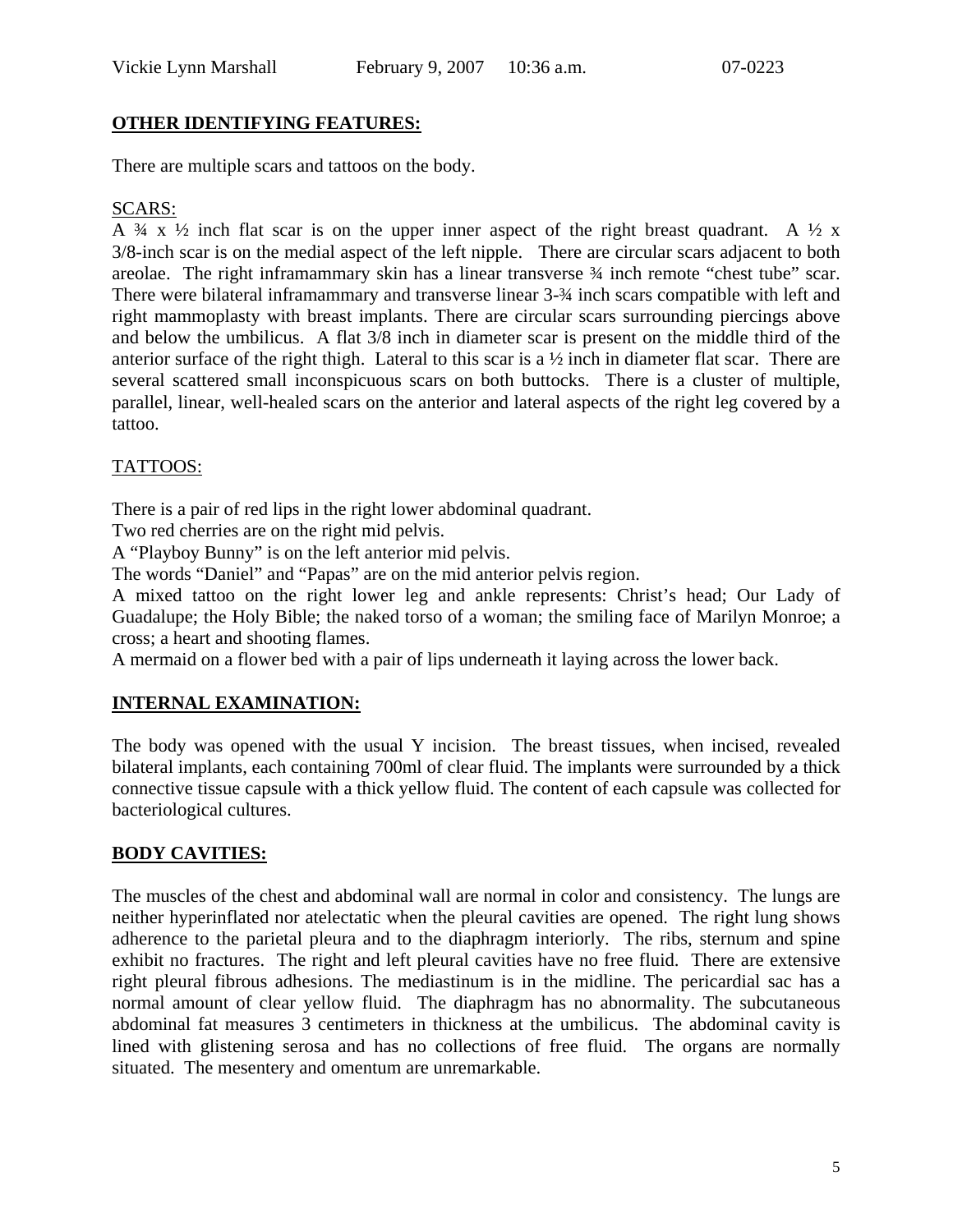### **NECK:**

The soft tissues and the strap muscles of the neck, aside from the previously described focal hemorrhages, exhibit no abnormalities. The hyoid bone and the cartilages of the larynx and thyroid are intact and show no evidence of injury. The larynx and trachea are lined by smooth pink-tan mucosa, are patent and contain no foreign matter. There is a focal area of reddish hyperemia at the carina associated with the endotracheal tube. The epiglottis and vocal cords are unremarkable. The cervical vertebral column is intact. The carotid arteries and jugular veins are unremarkable.

## **CARDIOVASCULAR SYSTEM:**

The heart and great vessels contain dark red liquid blood and little postmortem clots. The heart weighs 305 grams. The epicardial surface has a normal amount of glistening, yellow adipose tissue. The coronary arteries are free of atherosclerosis. The cut surfaces of the brown myocardium show no evidence of hemorrhage or necrosis.

The pulmonary trunk and arteries are opened in situ and there is no evidence of thromboemboli. The intimal surface of the aorta is smooth with a few scattered yellow atheromata. The ostia of the major branches are of normal distribution and dimension. The inferior vena cava and tributaries have no antemortem clots (See attached cardiopathology report for additional details).

### **RESPIRATORY SYSTEM:**

The lungs weigh 550 grams and 500 grams, right and left, respectively. There is a small amount of subpleural anthracotic pigment within all the lobes. The pleural surfaces are free of exudates; right-sided pleural adhesions have been described above. The trachea and bronchi have smooth tan epithelium. The cut surfaces of the lungs are red-pink and have mild edema. The lung parenchyma is of the usual consistency and shows no evidence of neoplasm, consolidation, thromboemboli, fibrosis or calcification.

## **HEPATOBILIARY SYSTEM:**

The liver weighs 2550 grams. The liver edge is somewhat blunted. The capsule is intact. The cut surfaces are red-brown and of normal consistency. There are no focal lesions. The gallbladder contains 15 milliliters of dark green bile. There are no stones. The mucosa is unremarkable. The large bile ducts are patent and non-dilated.

#### **HEMOLYMPHATIC SYSTEM:**

The thymus is not identified. The spleen weighs 310 grams. The capsule is shiny, smooth and intact. The cut surfaces are firm and moderately congested. The lymphoid tissue in the spleen is within a normal range. The lymph nodes throughout the body are not enlarged.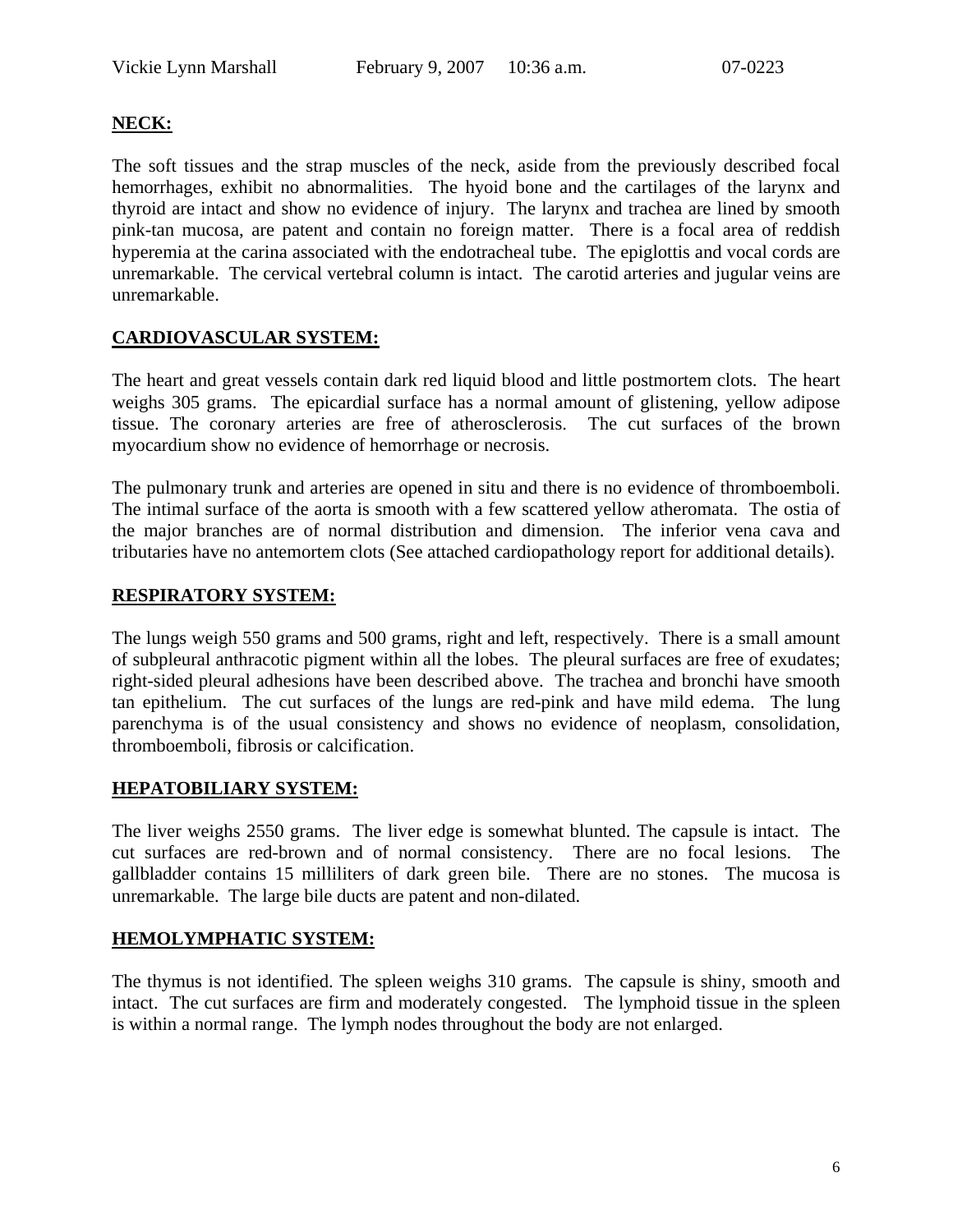### **GASTROINTESTINAL SYSTEM:**

The tongue shows a small focus of submucosal hemorrhage near the tip. The esophagus is empty and the mucosa is unremarkable. The stomach contains an estimated 30 milliliters of thick sanguinous fluid. The gastric mucosa shows no evidence or ulceration. There is a mild flattening of the rugal pattern within the antrum with intense hyperemia. The duodenum contains bile-stained thick tan fluid. The jejunum, ileum, and the colon contain yellowish fluid with a thick, cloudy, particulate matter. There is no major alteration to internal and external inspection and palpation except for a yellowish/white shiny discoloration of the mucosa. The vermiform appendix is identified. The pancreas is tan, lobulated and shows no neoplasia, calcification or hemorrhage.

There are no intraluminal masses or pseudomenbrane.

### **UROGENITAL SYSTEM:**

The kidneys are of similar size and shape and weigh 160 grams and 190 grams, right and left, respectively. The capsules are intact and strip with ease. The cortical surfaces are purplish, congested and mildly granular. The cut surfaces reveal a well-defined corticomedullary junction. There are no structural abnormalities of the medullae, calyces or pelves. The ureters are slender and patent. The urinary bladder has approximately 0.5 milliliters of cloudy yellow urine. The mucosa is unremarkable.

The vagina is normally wrinkled and contains no foreign matter. The uterus shows a reddish endometrial lining with no evidence of intra-uterine pregnancy. The fallopian tubes and ovaries are within normal limits.

## **ENDOCRINE SYSTEM:**

The adrenal glands have a normal configuration with the golden yellow cortices well demarcated from the underlying medullae and there is no evidence of hemorrhage. The thyroid gland is mildly fibrotic and has focally pale gray parenchyma on sectioning. The pituitary gland is within normal limits.

#### **MUSCULOSKELETAL SYSTEM:**

Postmortem radiographs of the body show no acute, healed or healing fractures of the head, the neck, the appendicular skeleton or the axial skeleton. The muscles are normally formed.

Dissection of the right anterior thigh in the aforementioned areas of scarring revealed subcutaneous fibrosis and multiple small cysts containing turbid, yellow fluid. The cyst-like structures range in sizes from 0.5 centimeters to 1.2 centimeters in diameter. The cyst associated with the most medial scar is 8 millimeter in diameter and has a calcified wall and the cyst associated with the more lateral scar measures 1 centimeter in diameter.